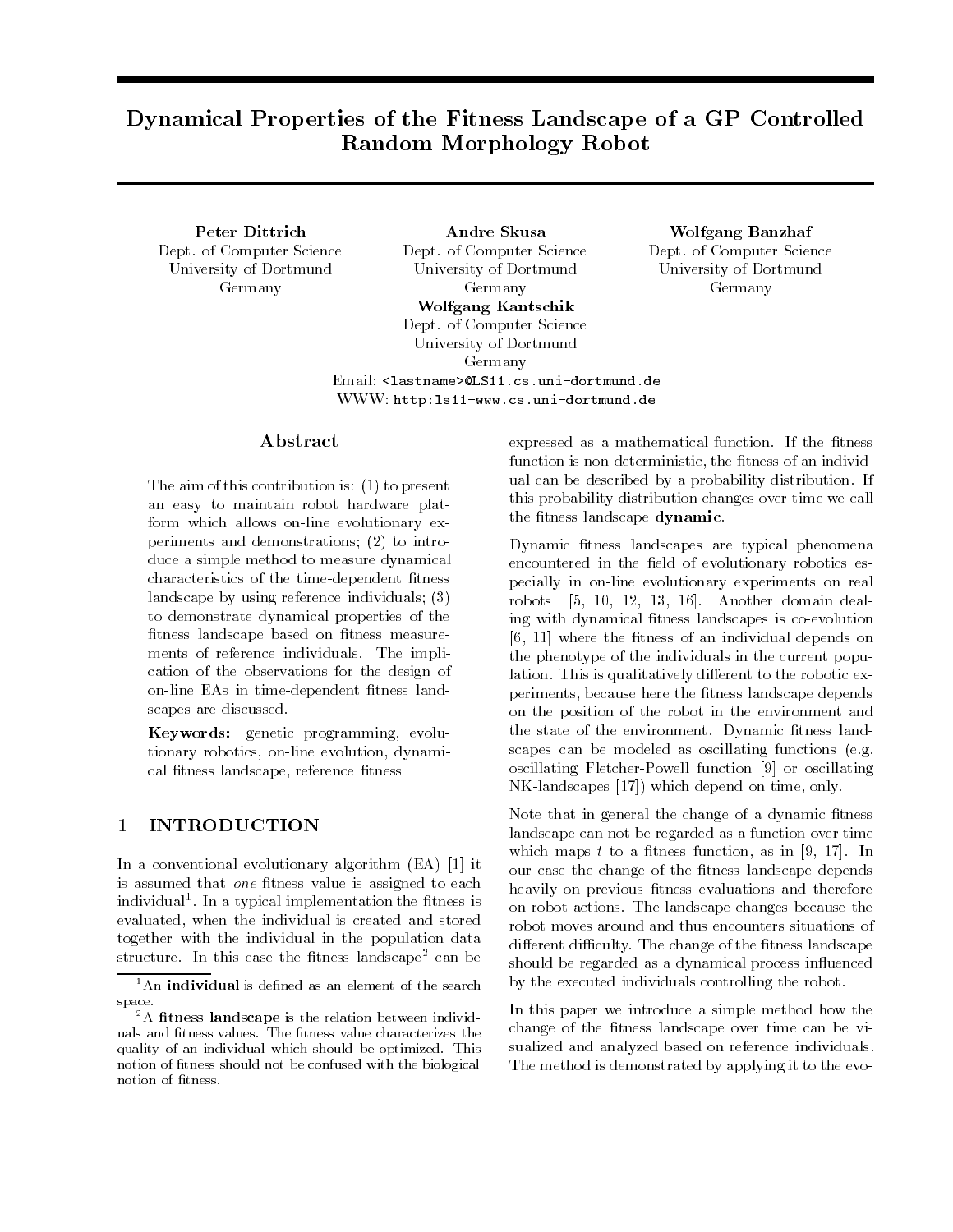lution of a controller for a random morphology robot which should move the robot forward as fast as possible. We found that the fitness landscape changes drastically over time. It is also shown that there may be regions in time where good individuals can not be discriminated from better ones. Potential implications for the design of evolutionary algorithms for dynamical fitness landscapes are discussed.

# 2 RANDOM MORPHOLOGY ROBOT

A random morphology robot (RM robot) is composed of a couple of servo motors which are connected arbitrarily (Fig. 1 and 2) [3, 4]. Thus, its morphology is called random. The hardware structure can be changed very easily and can even be made arbitrarily complex by simply adding more servo motors and connections. Simulations of evolving morphologies in virtual environments [7, 15] have motivated the RM robot. It is also related to bio-inspired robots which consist of many similar and simple interconnected components [18].



Figure 1: The random morphology robot (RM robot) without movement measuring cart.

Actuators: The RM robot is composed of a couple of conventional RC servos which are connected randomly. These devices possess a complete servo system including: motor, gear box, feedback device, servo control circuit, and drive circuit. The connections are made by brass poles available for hobby modeling. They can be easily connected to the servos, thus one can set up or change an architecture quickly, which is useful for evolutionary experiments in hardware.

Sensors: Movement of the RM robot is measured by a computer mouse device, mechanically connected to the robot (Fig. 2). This device allows precise measurement of motion in the 2-D plane. The positional error is about 1mm.



Figure 2: The random morphology robot from top with movement measuring cart. This picture has been taken during the experiments described here.

Control: The servos are controlled by a pulse signal generated by a micro-controller connected to the host computer by a serial RS232 interface. The host is a PC running LINUX which we found well suited for this task. It is fast enough even without a real-time kernel. A piece of interface software was written to control the

# 3 EVOLVING ROBOT CONTROLERS

To evolve control programs we applied GP [2, 8] as a learning method. A variant of stochastic sampling as in [14] has been used where the fitness evaluation for an individual is performed by allowing the individual to control the robot only for a short time (here, about 10 seconds).

# 3.1 THE GENETIC PROGRAMMING

Here, a simple tree-based steady-state GP algorithm is applied. An individual controls the robot only for short time by executing the individual a few times (see Sec. 3.3). Its performance is measured while the robot advances in the desired direction. The fitness is evaluated during the tournament selection. In a tourna ment four individuals are selected randomly. Their fitness is evaluated by calling the procedure  $evalFit()$ (Sec. 3.3). The two worst performing individuals are replaced by offsprings from the two best performing individuals. As in conventional GP one subtree in each parent is selected randomly and exchanged for recombination. Nodes near the root have a higher probability to be selected as crossover points in order to reduce the number of neutral recombinations. After recom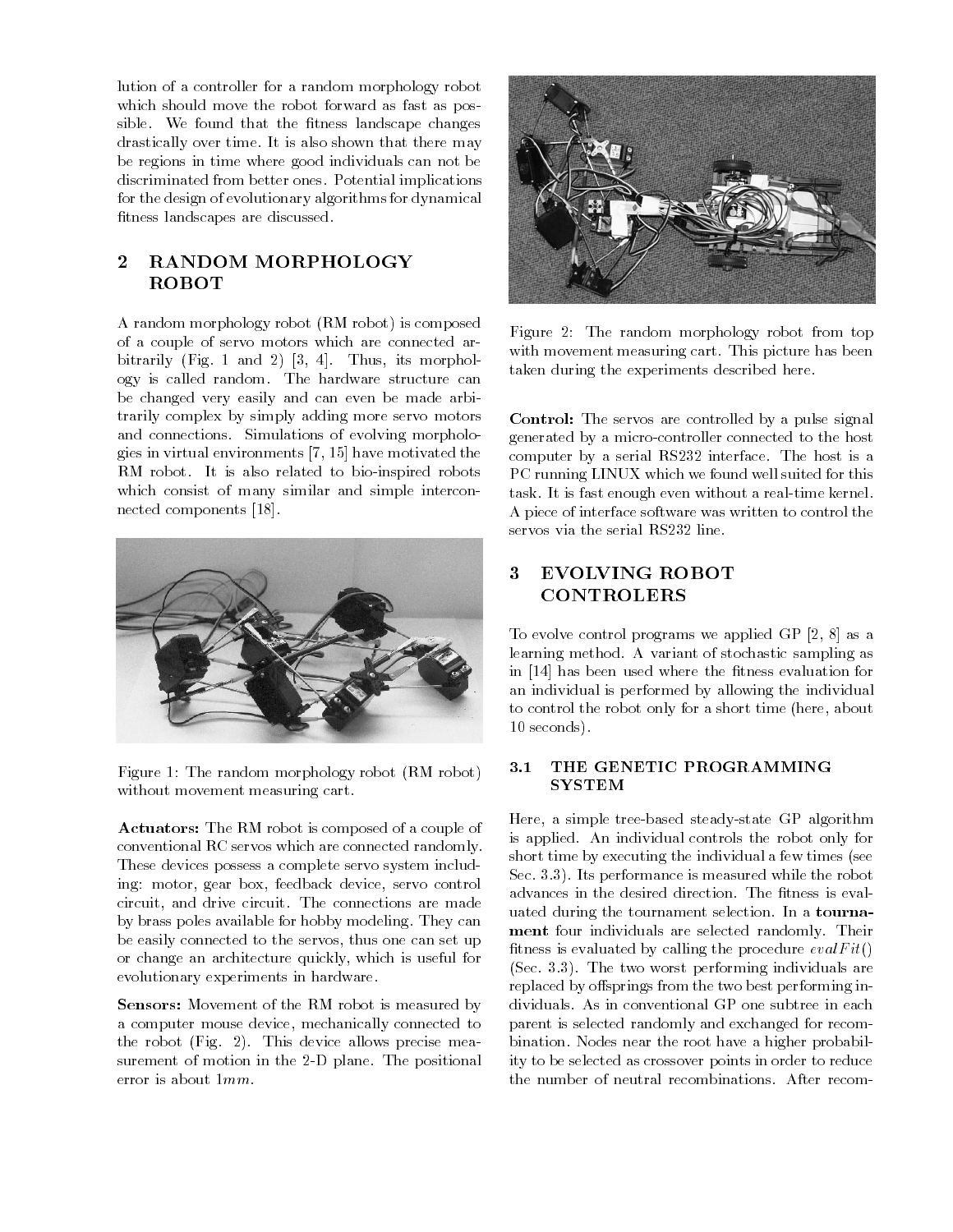bination each offspring is mutated with a probability of 0.9. For this one randomly selected node from the offspring is replaced by a node randomly selected from the set of nodes with the same arity. So, a terminal is always replaced by another terminal.

#### 3.2 INDIVIDUAL SYNTAX AND SEMANTICS

An individual is represented by a parse tree with the function set shown in Tab. 1. The arithmetic operators have arity two, DELAY and SETSERVOx have arity one. The leafs are float constants from the interval  $[-150, 150]$ . When an individual I is executed by the interpreter  $(exec(I))$  its return value is discarded. Its output are side effects generated by DELAY and SETSERVOx. The operation (DELAY  $t$ ) causes the interpreter to pause for <sup>t</sup> milliseconds. The operation (SETSERVOx a) sets the servo position of servo x to angle a. The operation does not wait until the servo motor has adjusted the servo to the new position but returns immediately so that different servos can be set virtually at once by successive SETSERVOx operations.

Similar to the artificial ant example  $([8], p. 147)$  and individual is executed in the following loop which is used for fitness evaluation:

 $e$ *xecInd*(*I*,  $t_{max}$ ,  $n_{max}$ ) :=

- (1)  $n_{rep} \leftarrow 0$  and set real time clock to zero
- $(2)$  exec $(I)$
- $(3)$   $n_{rep} \leftarrow n_{rep} + 1$
- (4) if  $n_{rep} < n_{max}$  and real time  $\lt t_{max}$  goto 2
- (5) return (real time  $/n_{rep}$ , n)

The procedure  $\epsilon x \epsilon c I n d(I, t_{max}, n_{max})$  executes the individual  $I$  until the maximum time  $t_{max}$  or the number of allowed executions  $n_{max}$  is exceeded. It returns the number of executions  $n_{rep}$  and the average execution time per individual in seconds.

#### 3.3 FITNESS EVALUATION

To evaluate the current fitness  $f = evalFit(I)$  of an individual  $I$  the robot is initialized by executing the individual a few times for about 3 seconds without measuring the movement (step  $(1)$ ). Then the individual is executed for about 8 seconds while the distance moved is measured (steps  $(2)-(4)$ ). The resulting fitness is a weighted sum of the covered distance and speed. The algorithm for evaluating the fitness of an individual  $I$ reads:

 $evalFit(I) :=$ 

- $(1)$  execInd $(I, 3s, 4)$ 
	- $(2)$   $(x_1, y_1) \leftarrow getMousePosition()$
	- (3)  $(\Delta t, n_{rep}) \leftarrow \text{e} \text{e} \text{e} \text{c} \text{ln} \text{d} \text{I}, 8 \text{s}, 20$
	- (4)  $(x_2, y_2) \leftarrow getMouse Position()$
	- (5)  $s_f \leftarrow (y_1 y_2)/n_{rep}$ ,  $s_s \leftarrow (x_1 x_2)/n_{rep}$
	- (6)  $v_f \leftarrow s_f/\Delta t, v_s \leftarrow s_s/\Delta t$
- (*i*) return  $f \leftarrow (\frac{1}{3}s_f + v_f) + \frac{1}{8}(\frac{1}{3}s_s + v_s)$

where  $s_f$  and  $s_s$  is the distance covered by one individual forward and sidewards, respectively.  $\Delta t$  is the real time (measured in seconds) that is required for one execution of the individual,  $v_f$  and  $v_s$  are the speed the robot moves forward and sidewards, respectively. The procedure  $getMousePosition()$  returns the current mouse position.

#### 3.4 REFERENCE FITNESS

From diagrams showing the population fitness over time (e.g. best or average fitness) it is not possible to derive with confidence whether the system achieves any improvements. This is because the fitness landscape constantly changes. In order to overcome this problem we have defined a **reference fitness**  $f_{ref}(t)$ , which is the fitness of a well performing reference individual that is evaluated after each tournament.

Based on reference fitness the relative fitness  $f_{rel}(I, t)$  of an individual can be calculated as

$$
f_{rel}(I,t) = \frac{f(I,t)}{f_{ref}(t)}\tag{1}
$$

where  $f(I, t)$  is the fitness of the individual measured nearly at the same time as the reference fitness is measured and  $f_{ref}(t) > 0$ .

It is important to choose good programs as reference individuals possessing high fitness values to reduce fluctuations of the relative fitness.

#### 3.5 BEHAVIOR OF THE GP SYSTEM

In [3, 4] we have shown that tree-based and linear GP is able to evolve control programs which move the robot. Figure 3 shows fitness over time of an experiment with the setting given in Tab. 1. As it can be observed in Fig. 3 absolute fitness values and relative fitness are fluctuating heavily which is typical for all experiments.

# 4 DYNAMIC CHARACTERISTICS OF THE FITNESS LANDSCAPE

This section describes the result from an investigation of dynamic properties of the changing fitness land-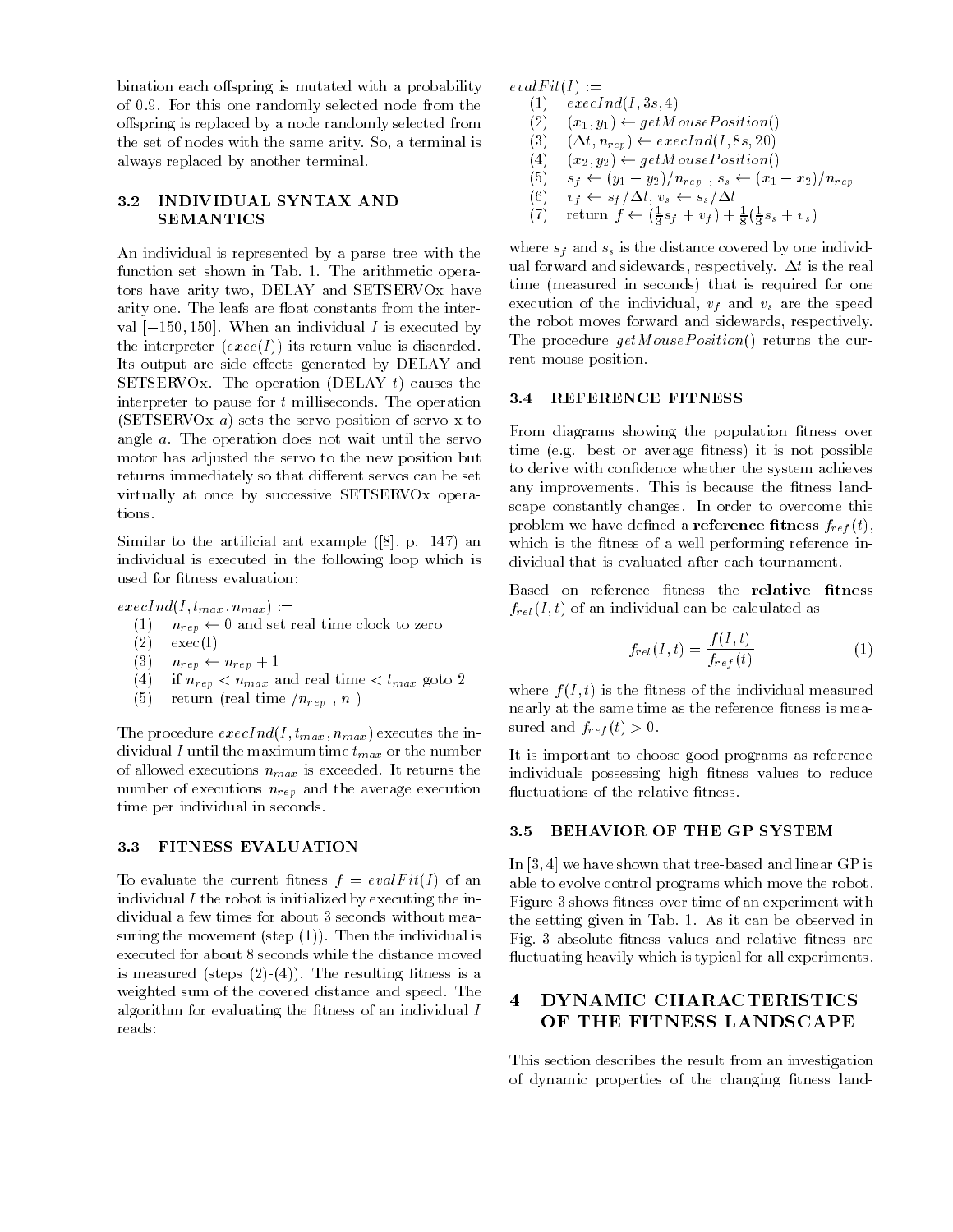| Objective                             | Find a program that moves the robot straight on as fast   |  |
|---------------------------------------|-----------------------------------------------------------|--|
|                                       | as possible                                               |  |
| Raw fitness                           | The sum of pixels the mouse pointer travels in a de-      |  |
|                                       | sired direction minus the sum of pixels the mouse pointer |  |
|                                       | travels in the opposite direction. (See text.)            |  |
| Fitness                               | Weighted sum of speed and distance traveled.<br>(See      |  |
|                                       | text.                                                     |  |
| Terminal set                          | CONST (random constants)                                  |  |
| Function set                          | ADD, SUB, MUL, DIV, DELAY, SETSERVOO,                     |  |
|                                       | SETSERVO3,<br>SETSERVO1, SETSERVO2,                       |  |
|                                       | SETSERVO4, SETSERVO5, SETSERVO6                           |  |
| Population size                       | $M=50$                                                    |  |
| Initialization method                 | half-and-half, max nodes: 200, max depth: 50              |  |
| Maximal number of nodes               | $l_{max} = 500$ nodes                                     |  |
| Probability of mutation               | $p_m = 0.9$                                               |  |
| Number of nodes mutated               | $n_{mut} = 1$ node                                        |  |
| Probability of crossover              | $p_c = 1.0$                                               |  |
| Probability of reproduction           | $p_r=0$                                                   |  |
| Tournament size for genetic operators | $T_r=4$                                                   |  |
| Termination criteria                  | decision by experimenter                                  |  |

Table 1: Koza tableau of the evolution of motion control programs for the experiments reported here.

scape. It is not intended to characterize the landscape according to the search space (e.g. ruggedness or causality ) but to characterize its time-dependence.

#### 4.1 METHOD

For our analysis the following method has been applied:

Step 1: Select reference individuals from different sources, e.g. from normal evolutionary runs or random populations. It is important that (at least some of) the individuals have high fitness values.

Step 2: Perform experiments each with two reference individuals  $I_1, I_2$  selected from this set by evaluating their fitness alternating with the same setting as have been used in the evolutionary experiments:

 $measureFit(I_1, I_2) :=$ 

$$
(1) \t t \leftarrow 0
$$
  
\n
$$
(2) \t F(I_1, t) \leftarrow evalFit(I_1)
$$
  
\n
$$
(3) \t t \leftarrow t + 1
$$
  
\n
$$
(4) \t F(I_2, t) \leftarrow evalFit(I_2)
$$
  
\n
$$
(5) \t t \leftarrow t + 1
$$
  
\n
$$
(6) \t go to (2)
$$

**Step 3:** Use obtained data  $F(\ldots)$  to characterize the dynamic property of the fitness landscape as it will be demonstrated in the following sections.

#### 4.2 REFERENCE INDIVIDUALS

For the experiments reported here we took seven reference individuals, arbitrarily: three reference individuals from two evolutionary experiments (speed2-long and speed2-1) with the same setting as shown in Tab. 1 and four from a sequence of randomly generated individuals. We assured that the strategy of the individuals to move the robot are different. And we intentionally selected well and poor performing individuals to get a diverse spectrum. The fitness values given in the following table are the fitness values obtained in the experiments. A comparison of the quality of two individuals should not be based on these values.

| name             |          | source         | avg. performance |
|------------------|----------|----------------|------------------|
| ind1             | 5.14015  | $speed2$ -long | very good        |
| ind2             | 4.02222  | $speed2-1$     | good             |
| ind3             | 2.91667  | rand           | good             |
| ind4             | 2.08333  | rand           | poor             |
| ind5             | 1.23958  | $speed2$ -long | poor             |
| ind <sub>6</sub> | 0.266667 | rand           | very poor        |
| ind7             | 0791667  | rand           | very poor        |

#### 4.3 RESULTS

The results described in this section are based on 17 runs of the algorithm  $measureFit(...)$  (Sec. 4.1) with 9 different pairings of the reference individuals ind1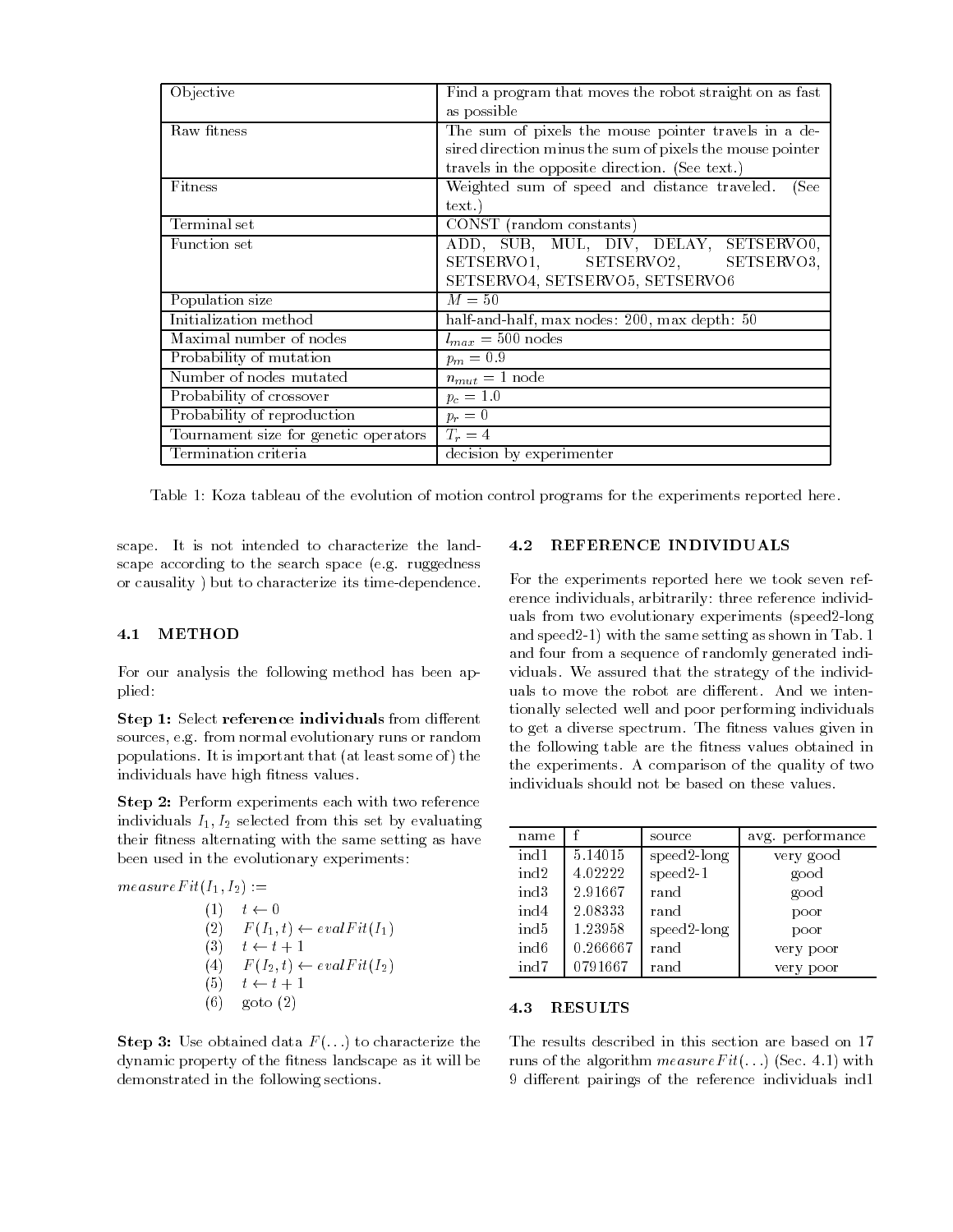

Figure 3: Smoothed fitness development over time (top) and relative fitness of a long run  $[4]$ . The reference individual has been taken as the best individual of generation 5 (Series 3, run speed2-long).

- ind7. For these experiments a total of 7467 fitness evaluations have been performed. A typical run of 500 fitness evaluation lasts about 2 hours. To present and discuss the data obtained typical graphs are shown below. The data of all runs is available via WWW from the address given below.

#### 4.3.1 Very Good vs. Good

Figure 4 shows a typical run with ind1 (very good) and ind2 (good). The robot performs a trajectory as illustrated in Fig. 6 which is also typical for 90% of all runs. During the robot movement the fitness landscape changes dramatically. Overall it becomes more difficult because the cable stretches and the robot turns around. This latter fact has a strong influence because carpet is not "isotropic". In the orientation at position (P1) in Fig. 6 friction between servos and the carpet is much higher than in the orientation at position (P3) so that it is easier to move.

When the robot has reached position  $(P3)$  fitness evaluation process is halted (after step (4) of algorithm  $evalFit(...)$  and the robot is relocated to position (P1) by hand. This is indicated in the diagrams by a sudden increase of the fitness values.



Figure 4: Fitness development over time of individuals ind1 and ind2. The robot has been relocated to position  $(P1)$  three times in this figure. Series B, run2-4.

#### 4.3.2 Good vs. Poor

Figure 5 shows a typical run of a well performing and poorly performing reference individual. The good individual (ind3) can be clearly discriminated from the bad individual (ind4) in nearly all situations.



Figure 5: Fitness over time of individuals ind3 and ind4. The graph represents one robot trajectory without any relocation. Series B, run3-2.

#### 4.3.3 Good vs. Good

Figure 7 shows the differential fitness over time of two well-performing individuals (ind2 vs. ind3) with similar average performance. The points H1 to H7 in Fig. 7 mark the relocation of the robot to its starting position (P1). Figure 6 shows a typical movement of the robot between  $t = 100$  and  $t = 240$ , according to Fig. 8. The movement is subdivided into four phases represented by position  $(P1)$  to  $(P4)$  in Fig. 6:

| phase | meaning                             |  |
|-------|-------------------------------------|--|
| P1    | start                               |  |
| P2    | a curve with an angle of 180 degree |  |
| P3    | a route straight on                 |  |
| P4    | low fitness values caused by<br>the |  |
|       | stretched cable and orientation     |  |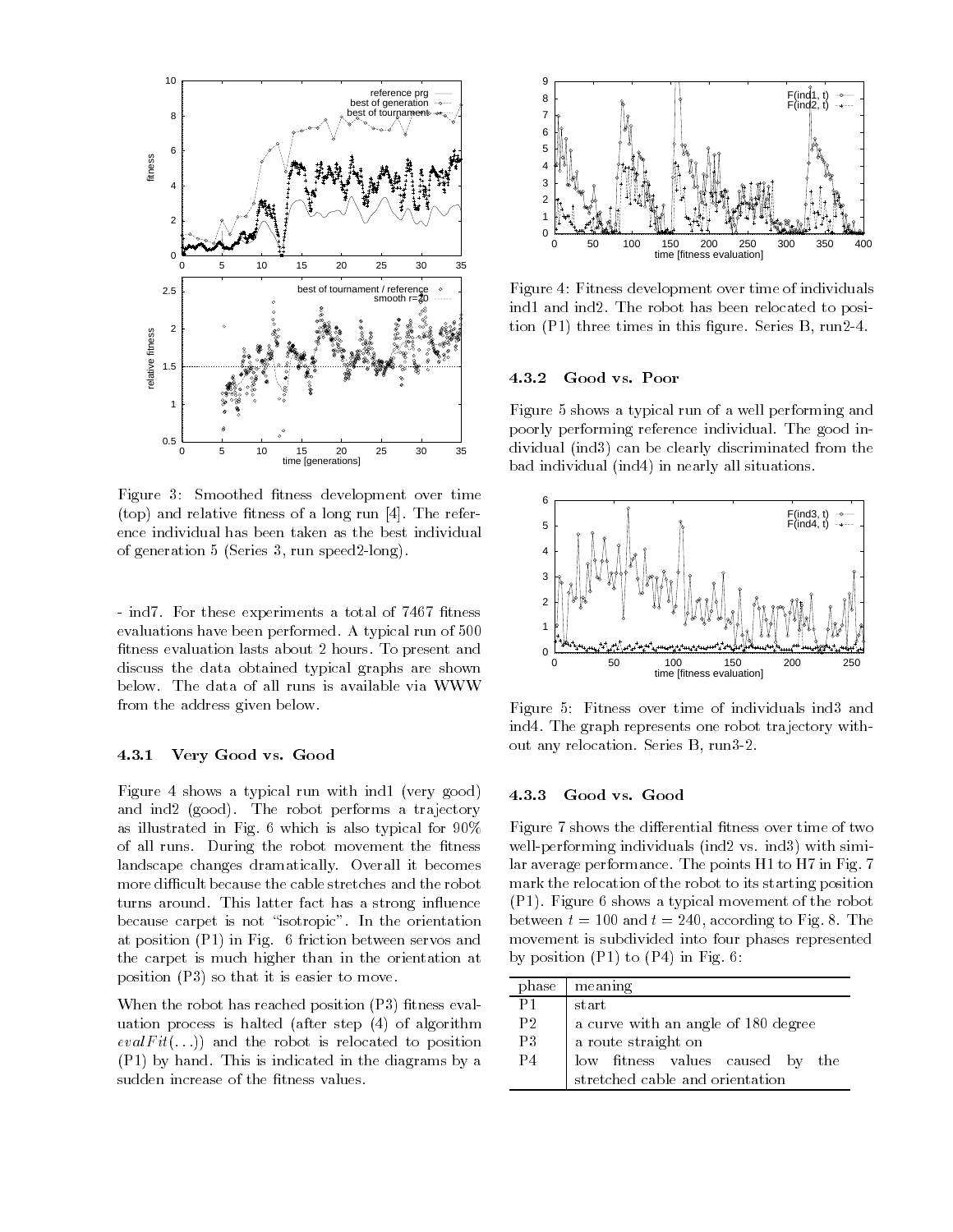

Figure 6: Typical behavior of the RM robot during the experiments. The numbers are time steps refering to Fig. 8

For analysis we now concentrate on a typical trajectory from (P1) to (P4) sketched in Fig. 6. Figure 8 shows an enlarged window of the fitness development between  $\mathbf{v}$  = 100 and  $\mathbf{v}$  = 10. In the most phase index is superior to ind2. If the situation becomes more difficult two qualitatively different behaviors can be observed. For example, between  $t = 170$  and  $t = 190$  the fitness of both is very low and they cannot be discriminated. In the interval  $t = 190$  to  $t = 210$  ind2 is superior to ind3 which has a fitness near zero.

Looking at the movements during this time the high fitness of ind3 corresponds with the curve phase at (P2). Better fitness values of ind3 corresponds with the straight-on phase at (P3). This is a typical example of two individuals performing differently in different situations, e.g. ind3 when the situation favors curves, ind2 when a straight-on movement is favored, which depends on the cable and carpet.

Expanded to the complete run (showed in Fig. 7) this assumption has been confirmed in several sections. Superior fitness values of ind3 correlate with curve phases and superior values of ind2 with straight-on phases.

This shows that even in this simple experimental setting there are regions in search space where the fitness landscape can be described as oscillating, which motivates to model fitness landscapes as (partly) oscillating functions [9, 17].

# 5 CONCLUSION

The fitness landscape changes because the robot moves around and thus encounters situations of different difficulty. We have demonstrated that in our case the



Figure 7: Differential fitness development of two well performing individuals (ind2 vs. ind3). Series B, run6-  $\mathbf{1}$ 



Figure 8: Fitness and differential fitness development of ind2 vs. ind3. Enlarged window of Fig. 7. Series B, run6-1.

fitness landscape changes drastically so that it is difficult to compare individuals based on fitness values evaluated at different points in time. In a difficult situation, a good individual cannot be discriminated from an individual with an overall lower performance. In easy situations where high fitness values can be obtained good individuals can be compared based on the relative fitness, because the noise level is lower and discrimination is easier. There are also regions where the fitness landscape can be described as oscillating which makes comparisons based on the relative fitness problematic.

The implication for the design of on-line evolutionary algorithms is: There are regions in time where the fitness landscape does not allow to discriminate well from better performing individuals. These situations can be detected by measurements based on reference individuals. In these regions, evolution should be "turned off" and can be turned on again when the robot has left these regions. It may also be helpful to use not only one reference individual (as shown in Fig. 3) but two or more which allows to measure how well individuals can be discriminated in the current situation and